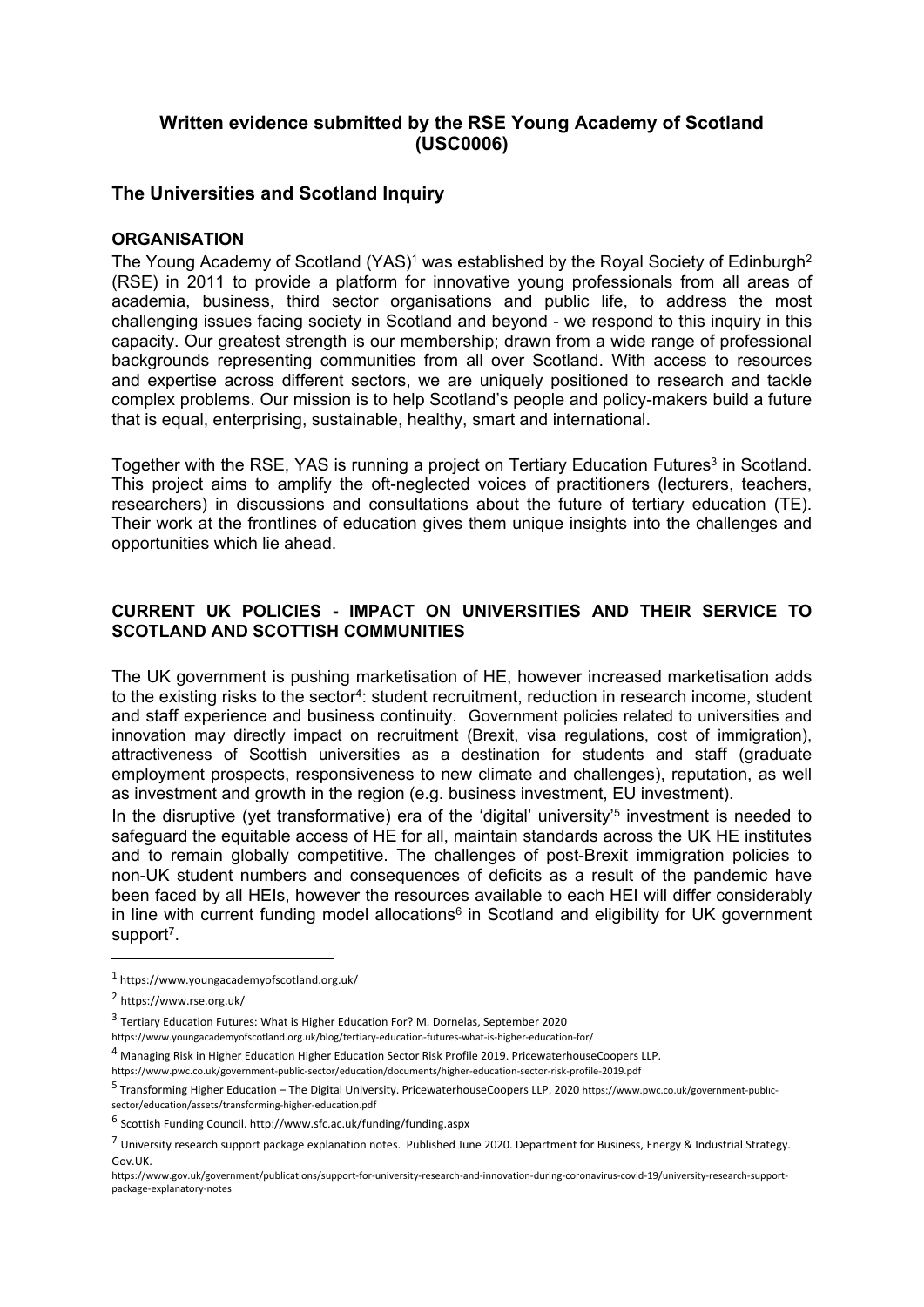#### **Brexit and Immigration**

With a population growth rate below 1%, and large poorly populated areas, Scotland's industries rely upon an influx of non-Scottish born people across all sectors, from hospitality to health and education. Scottish geographic areas experiencing depopulation include rural communities, island communities as well as areas in the West of Scotland<sup>8</sup>. With deaths exceeding births, Scotland needs a tailored immigration approach<sup>9</sup>, ensuring skilled workers in the business and public sector and continued contributions to the local culture and heritage of Scottish communities, in turn enhancing the international profile of Scotland (visibility, reputation, trust, desirability).

Scotland has a high proportion of international students relative to other OECD countries, with the net economic impact of international students for Scotland estimated at £1.94bn in 2016<sup>10</sup>. Overall university income from Non-EU and EU student international fees are projected to be reduced by £752m<sup>11</sup>; 19% of the sector's total income. UCAS reports a 16% increase in non-EU applications in Scottish HEIs<sup>12</sup>, however sustaining these levels in the long-term will be challenging with any immigration policy changes implemented post-Brexit<sup>13</sup>. The UK Government recently applied a recruitment cap on English students<sup>14</sup> entering devolved administration HEIs; assuming a 1.5% growth and limits to only recruiting another 5% of students from England. Reduced student cohort quotas go beyond student numbers to impact the learning environment diversity provided by HEIs.

Universities in Scotland play a critical role in attracting a diverse staff (with ~23% non-UK staff in Scottish universities in 2018-19, up from ~19% in 2014-15) and students (~22% non-UK in 2017-18) - of whom approximately a third remain in the UK workforce after graduation<sup>15</sup> . Students from outside of the UK have a significant impact on the Scottish HE sector and the wider economy, and drive the sustainability of some programs of study - e.g. making up more than half the enrolment in some postgraduate programs<sup>16</sup>. Recruitment of these students ensures that courses remain viable and open for local students - enabling a broader skill-base development, employability, and opportunities for graduates.

Maintaining schemes for exchanges between the UK and the world are essential to achieve goals of diversity, openness, enhanced culture. Over the last three decades, over 10 million people have participated in Erasmus+ or its predecessor programmes. Around 1 in 3

<sup>8</sup> Migration: helping Scotland prosper - Annex B: Scotland's distinct population and migration needs, p9**.** By Cabinet Secretary for Economy, Fair Work and Culture, January 2020. ISBN: 9781839603150. [https://www.gov.scot/publications/migration-helping-scotland](https://www.gov.scot/publications/migration-helping-scotland-prosper/pages/9/)[prosper/pages/9/](https://www.gov.scot/publications/migration-helping-scotland-prosper/pages/9/)

<sup>9</sup> Migration: helping Scotland prosper - Next Steps**,** p7**.** By Cabinet Secretary for Economy, Fair Work and Culture, January 2020. ISBN: 9781839603150 <https://www.gov.scot/publications/migration-helping-scotland-prosper/pages/7/>

<sup>10</sup> International Facts and Figures 2019, Universities UK International

<https://www.universitiesuk.ac.uk/International/Documents/2019/International%20facts%20and%20figures%20slides.pdf>

<sup>11</sup> Combined impact of the Covid-19 Pandemic and Brexit on Scotland's University Research Base. By Richard Lochhead, July 2020 [https://www.gov.scot/binaries/content/documents/govscot/publications/foi-eir-release/2020/10/foi-202000083493/documents/foi-202000083493--](https://www.gov.scot/binaries/content/documents/govscot/publications/foi-eir-release/2020/10/foi-202000083493/documents/foi-202000083493---information-released/foi-202000083493---information-released/govscot%3Adocument/FoI-202000083493%2B-%2BInformation%2Breleased.pdf) [information-released/foi-202000083493---information-released/govscot%3Adocument/FoI-202000083493%2B-%2BInformation%2Breleased.pdf](https://www.gov.scot/binaries/content/documents/govscot/publications/foi-eir-release/2020/10/foi-202000083493/documents/foi-202000083493---information-released/foi-202000083493---information-released/govscot%3Adocument/FoI-202000083493%2B-%2BInformation%2Breleased.pdf)

<sup>12</sup> Update on HE and FE support: Scottish Government. July 2020. <https://www.gov.scot/news/gbp-5m-to-help-disadvantaged-students/>

<sup>13</sup> SCOTTISH FUTURES Immigration Policy in Scotland after Brexit. By Russell Hargrave & Fragomen LLP, March 2020 <https://www.fragomen.com/file/scottishfuturespdf>

<sup>14</sup> Universities and College Union, Protecting jobs in higher education in Scotland from the impact of Covid-19, June 2020. [https://www.ucu.org.uk/media/10974/Protecting-jobs-in-HE-in-Scotland-from-the-impact-of-Covid-19/pdf/ucu\\_covid19\\_he\\_protectingjobsinscotland.pdf](https://www.ucu.org.uk/media/10974/Protecting-jobs-in-HE-in-Scotland-from-the-impact-of-Covid-19/pdf/ucu_covid19_he_protectingjobsinscotland.pdf)

<sup>15</sup> Higher Education Student Statistics: UK, 2017/18 - Where students come from and go to study. HESA, January 2019 <https://www.hesa.ac.uk/news/17-01-2019/sb252-higher-education-student-statistics/location>

<sup>&</sup>lt;sup>16</sup> The Impact of International Students in Scotland. Scottish Government response to the Migration Advisory Committee. March 2018 [https://www.gov.scot/binaries/content/documents/govscot/publications/corporate-report/2018/03/impact-international-students-scotland-scottish](https://www.gov.scot/binaries/content/documents/govscot/publications/corporate-report/2018/03/impact-international-students-scotland-scottish-government-response-migration-advisory-committees/documents/00532586-pdf/00532586-pdf/govscot%3Adocument/00532586.pdf)[government-response-migration-advisory-committees/documents/00532586-pdf/00532586-pdf/govscot%3Adocument/00532586.pdf](https://www.gov.scot/binaries/content/documents/govscot/publications/corporate-report/2018/03/impact-international-students-scotland-scottish-government-response-migration-advisory-committees/documents/00532586-pdf/00532586-pdf/govscot%3Adocument/00532586.pdf)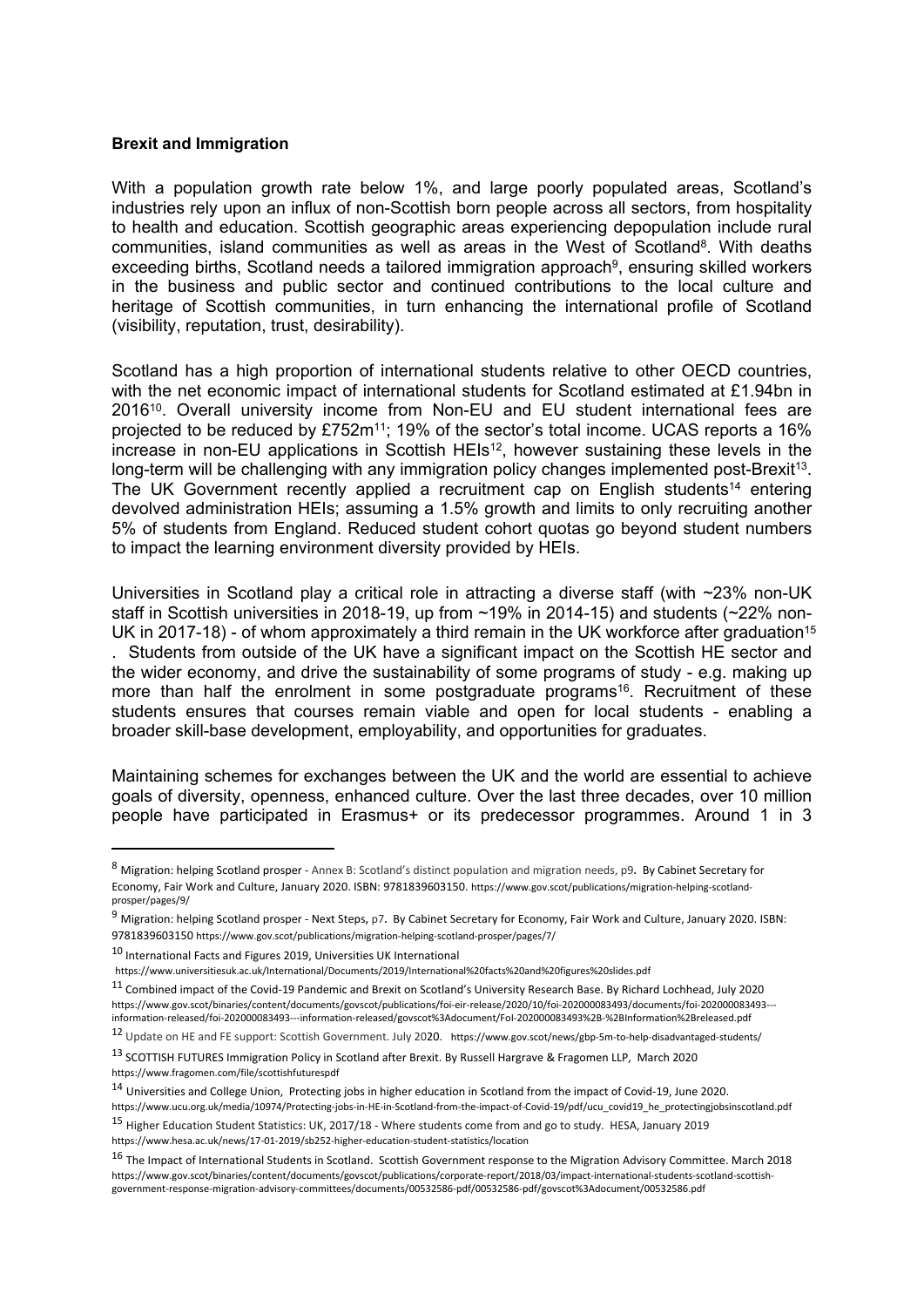Erasmus+ trainees are offered a position by the company they trained in. In 2016, 1,600 Scottish staff and students visited European countries on study, training or volunteering visits<sup>17</sup>, with the programme making study abroad opportunities affordable and inclusive, developing the attributes of Scottish global graduates and creating a new brand of ambassadorship. Between 2014 and 2018, Scottish participants comprised 12% of the total UK figure, with Scotland receiving 13% of total Erasmus+ funding in the UK<sup>18</sup>. Less advantaged students benefit tremendously from periods abroad (1 in 3 youth mobility participants comes from a disadvantaged background<sup>19</sup>) and Erasmus+ is committed to supporting widening participation in HE mobility<sup>20</sup>. Loss of Erasmus+ will damage outward mobility opportunities for Scottish students.

Graduates from Scottish HE providers contribute directly to the visibility of UK and Scottish education globally, with 3% of graduates in 2015/16 working abroad, in 100 of the world's 195 countries (compared to 2.5% of UK graduates)<sup>21</sup> and STEM graduates represented  $\sim$ 39% of those working abroad (compared to ~34% for all UK graduates). However, the impact of UK immigration policy and its perception abroad is already visible with declining numbers of incoming students from particular nations - e.g. 58% reduction in students from India between 2010/11 and 2016/17<sup>22</sup>. With a wide range of destinations available on the international education market, Scotland and the UK HEIs face competition<sup>23</sup> by providers in Australia, Canada, the United States, as well as EU countries developing teaching and research provision with English as the main delivery language. With culture and lifestyle key aspects identified as attractors for international students, it is essential that policies do not damage aspects of life in the UK that are a selling point for applicants. The long-term effect of brand damage cannot be overstated, since 22% of prospective students consider their destination of choice for international study at least 2-years in advance<sup>24</sup>.

Recruitment and retention of an innovative, multi-cultural workforce is essential for research, development, up-skilling and competitiveness of local communities. An influx of skilled people has enabled technological and cultural progress which has been effectively captured in innovation hubs across the UK, focusing on collaboration and exchange, as well as the culture strategy for Scotland<sup>25</sup>. Scotland's researchers are highly mobile, publishing extensively outside Scotland (89% vs UK 72%) through high impact collaborations: in fact, between 1996 and 2016, ~57% of the research base was "transitory" (having spent up to 2yrs abroad), achieving greatest productivity and impact through citations<sup>26</sup>.

<sup>17</sup> EU Exit and Scottish Colleges and Universities. SRC Corporate Publication. Reference SFC/CP/01/2018. December 2018. [http://www.sfc.ac.uk/web/FILES/corporatepublications\\_sfccp012018/SFCCP012018\\_EU\\_Exit\\_and\\_Scottish\\_colleges\\_and\\_universities.pdf](http://www.sfc.ac.uk/web/FILES/corporatepublications_sfccp012018/SFCCP012018_EU_Exit_and_Scottish_colleges_and_universities.pdf)

<sup>18</sup> Erasmus+ 1st Report, 2018 (Session 5), Culture, Tourism, Europe and External Relations Committee. The Scottish Parliament [https://sp](https://sp-bpr-en-prod-cdnep.azureedge.net/published/CTEERC/2018/3/14/Erasmus-/CTEERS052018R1.pdf)[bpr-en-prod-cdnep.azureedge.net/published/CTEERC/2018/3/14/Erasmus-/CTEERS052018R1.pdf](https://sp-bpr-en-prod-cdnep.azureedge.net/published/CTEERC/2018/3/14/Erasmus-/CTEERS052018R1.pdf)

<sup>19</sup> Erasmus+ Annual Report 2018 overview factsheet, Years: 2020. European Commission [https://ec.europa.eu/programmes/erasmus](https://ec.europa.eu/programmes/erasmus-plus/resources/documents/erasmus-annual-report-2018-overview-factsheet_en)[plus/resources/documents/erasmus-annual-report-2018-overview-factsheet\\_en](https://ec.europa.eu/programmes/erasmus-plus/resources/documents/erasmus-annual-report-2018-overview-factsheet_en)

<sup>&</sup>lt;sup>20</sup> Supporting wider participation in higher education mobility, May 2020. Erasmus+

<https://www.erasmusplus.org.uk/blog/supporting-wider-participation-in-higher-education-mobility>

<sup>21</sup> Recent Graduates of Universities in Scotland now Working in 100 Countries. HESA <https://www.hesa.ac.uk/news/scotland-graduates>

<sup>&</sup>lt;sup>22</sup> The Impact of International Students in Scotland. Scottish Government response to the Migration Advisory Committee's consultation on the impact of international students in the UK. Page 20. March 2018

[https://www.gov.scot/binaries/content/documents/govscot/publications/corporate-report/2018/03/impact-international-students-scotland-scottish](https://www.gov.scot/binaries/content/documents/govscot/publications/corporate-report/2018/03/impact-international-students-scotland-scottish-government-response-migration-advisory-committees/documents/00532586-pdf/00532586-pdf/govscot%3Adocument/00532586.pdf)[government-response-migration-advisory-committees/documents/00532586-pdf/00532586-pdf/govscot%3Adocument/00532586.pdf](https://www.gov.scot/binaries/content/documents/govscot/publications/corporate-report/2018/03/impact-international-students-scotland-scottish-government-response-migration-advisory-committees/documents/00532586-pdf/00532586-pdf/govscot%3Adocument/00532586.pdf)

<sup>&</sup>lt;sup>23</sup> The Customer Journey of International students in the UK; Summary of research among new IHE students in the UK prepared for The British Council, the GREAT Britain campaign and participating HEIs. IHE Customer Journey: HEI Report 030615. In2Impact and Research Stories. <https://www.researchstories.co.uk/wp-content/uploads/2015/07/IHE-Customer-Journey-Headline-Report-2015.pdf>

<sup>&</sup>lt;sup>24</sup> The Customer Journey of International students in the UK; Summary of research among new IHE students in the UK prepared for The British Council, the GREAT Britain campaign and participating HEIs https://www.researchstories.co.uk/wp-content/uploads/2015/07/IHE-Customer-Journey-Headline-Report-2015.pdf

<sup>25</sup> Scottish Government, "A Culture Strategy for Scotland" Published: 28 Feb 2020 [https://www.gov.scot/publications/culture-strategy](https://www.gov.scot/publications/culture-strategy-scotland/pages/4/)[scotland/pages/4/](https://www.gov.scot/publications/culture-strategy-scotland/pages/4/)

<sup>26</sup> Scottish Science Advisory Council, A Metrics-Based Assessment of Scotland's Science Landscape 2007-2016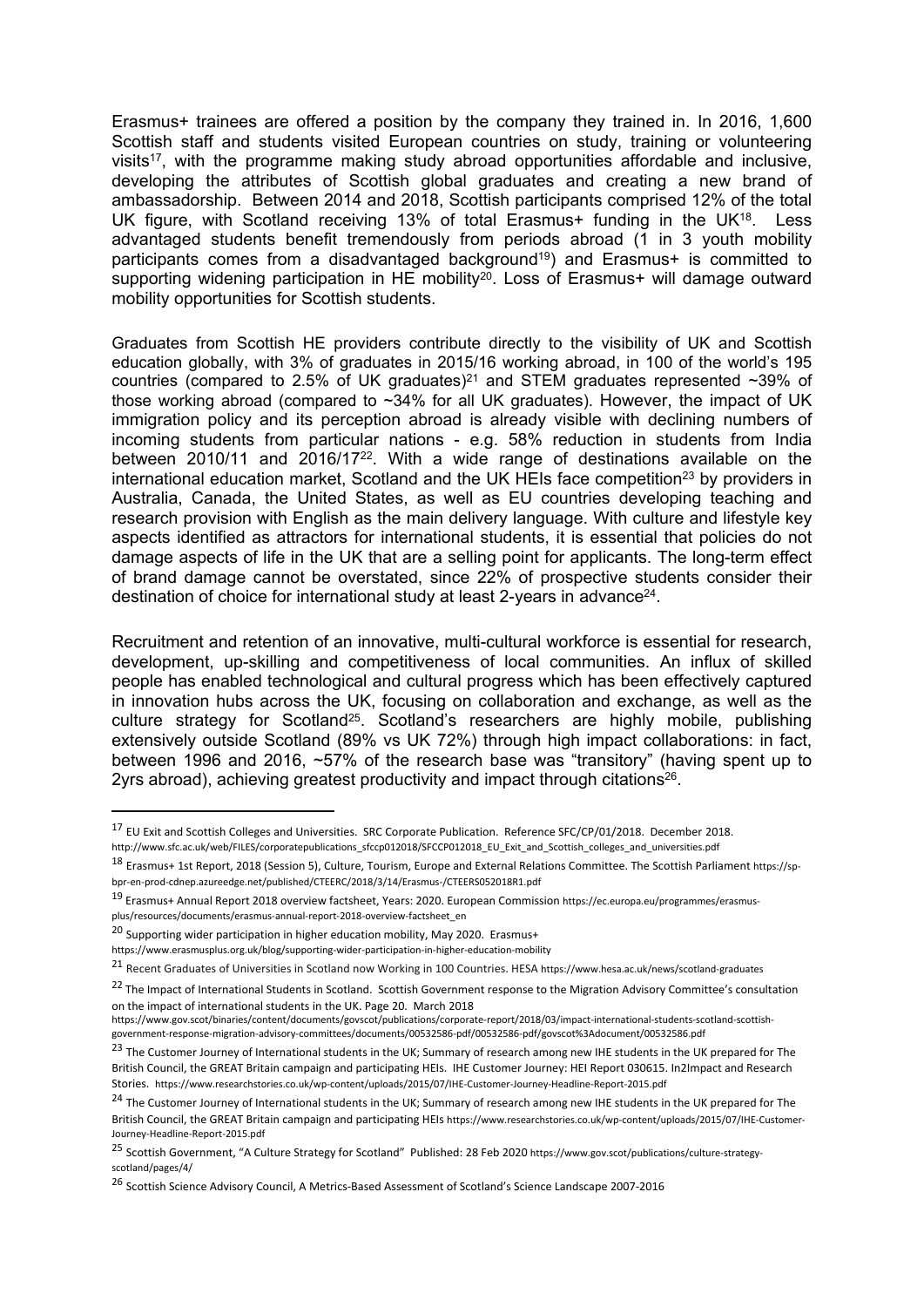### **Local Communities and Widening Participation**

The goal of the Commission on Widening Access<sup>27</sup> is to have students from the 20% most deprived areas make up 20% of the higher education population in Scotland by 2030. An important part of this widening access agenda is to support the post-92 university sector which is not as developed in Scotland (8 out of 18 universities) compared to England, but was the HE destination of  $~14\%$  of Scottish-domiciled students<sup>28</sup>. A survey in 2015 of 16,600 18-19 year old UK domiciled UCAS Undergraduate applicants revealed that among disadvantaged applicants, 22% of respondents did not want to move away from home<sup>29</sup>. Specific universities were also ruled out because of cost; particularly for Scottish applicants, who said that they could not afford to leave their home country.

The UK Government has established a HE Restructuring Regime committee<sup>30</sup> in response to Covid-19, with one of the measures for stabilisation including potential merging of institutions or closure of 'non-viable' campuses. These measures do not favour HE providers that serve Scottish island or rural communities and would be damaging to widening participation due to loss of local HE access. Mergers may lead to course closures as reduced recruitment and economies of scale will make organisations focus on the current demand for vocational training and not in the diversification and development of new skills that will transform and foster local industries in the face of new emerging challenges (e.g the decline of leisure studies programmes<sup>31</sup>). Many of the criteria for HEI restructuring considerations rely upon 'excellence framework' metrics and rankings. Although there is a UK forum for responsible metrics use<sup>32</sup>, justifications for reshaping the HEI landscape on a cost basis must look beyond these metrics and assess the long-term damage of removal of any provision to the local communities affected. The growing tendency to value HE and TE purely in economic terms (e.g. based on league tables, average graduate earnings) is short-sighted and damaging to morale of staff and students across the sector.

## **OPPORTUNITIES TO FOSTER DIVERSITY, EQUITY, TRANSPARENCY AND SUSTAINABILITY FOR INNOVATION**

The imposition of dated business models<sup>33</sup> has dramatically increased bureaucracy while reducing our appetite for risk, and slowing innovation down. The shift toward non-academic governance has had a direct impact on satisfaction (<11%) of academic staff with their senior management, articulated under seven themes<sup>34</sup>: dominance and brutality of metrics; excessive workload; governance and accountability; perpetual change; vanity projects; the silenced academic; work and mental health.

neoliberal times. Leisure studies, 36(2), 293-304. https://www.tandfonline.com/doi/abs/10.1080/02614367.2016.1261182

https://www.scottishscience.org.uk/sites/default/files/article-attachments/Scotland%27s%20Science%20Landscape%20Short%20Report.pdf

<sup>27</sup> Working to Widen Access, Universities Scotland, November 2017 https://www.universities-scotland.ac.uk/wp-

content/uploads/2019/02/Working-to-Widen-Access.pdf

<sup>&</sup>lt;sup>28</sup> Higher Education Student Statistics: UK, 2018/19 - Where students come from and go to study. January 2020. HESA. Statistical Bulletin SB255.

https://www.hesa.ac.uk/news/16-01-2020/sb255-higher-education-student-statistics/location

<sup>&</sup>lt;sup>29</sup>Through the lens of students: how perceptions of higher education influence applicants' choices, UCAS July 2016 <https://www.ucas.com/file/70776/download?token=Y0R-kzLM>

<sup>30</sup> Establishment of a Higher Education Restructuring Regime in Response to COVID-19. Department of Education, July 2020

https://assets.publishing.service.gov.uk/government/uploads/system/uploads/attachment\_data/file/902608/HERR\_announcement\_July\_2020.pdf <sup>31</sup> Fletcher, T., Carnicelli, S., Lawrence, S., & Snape, R. (2017). Reclaiming the 'L'word: Leisure Studies and UK Higher Education in

<sup>32</sup> The UK Forum for Responsible Research Metrics. Universities UK https://www.universitiesuk.ac.uk/policy-and-analysis/research-policy/openscience/Pages/forum-for-responsible-research-metrics.aspx

<sup>33</sup> Rethinking the undergraduate business model. Times Higher Education (THE). By Robert MacIntosh, July 2018 <https://www.timeshighereducation.com/blog/rethinking-undergraduate-business-model>.

 $34$  Erickson, M., Hanna, P., & Walker, C. (2020). The UK higher education senior management survey: a statactivist response to managerialist governance. Studies in Higher Education, 1-18. https://www.tandfonline.com/doi/full/10.1080/03075079.2020.1712693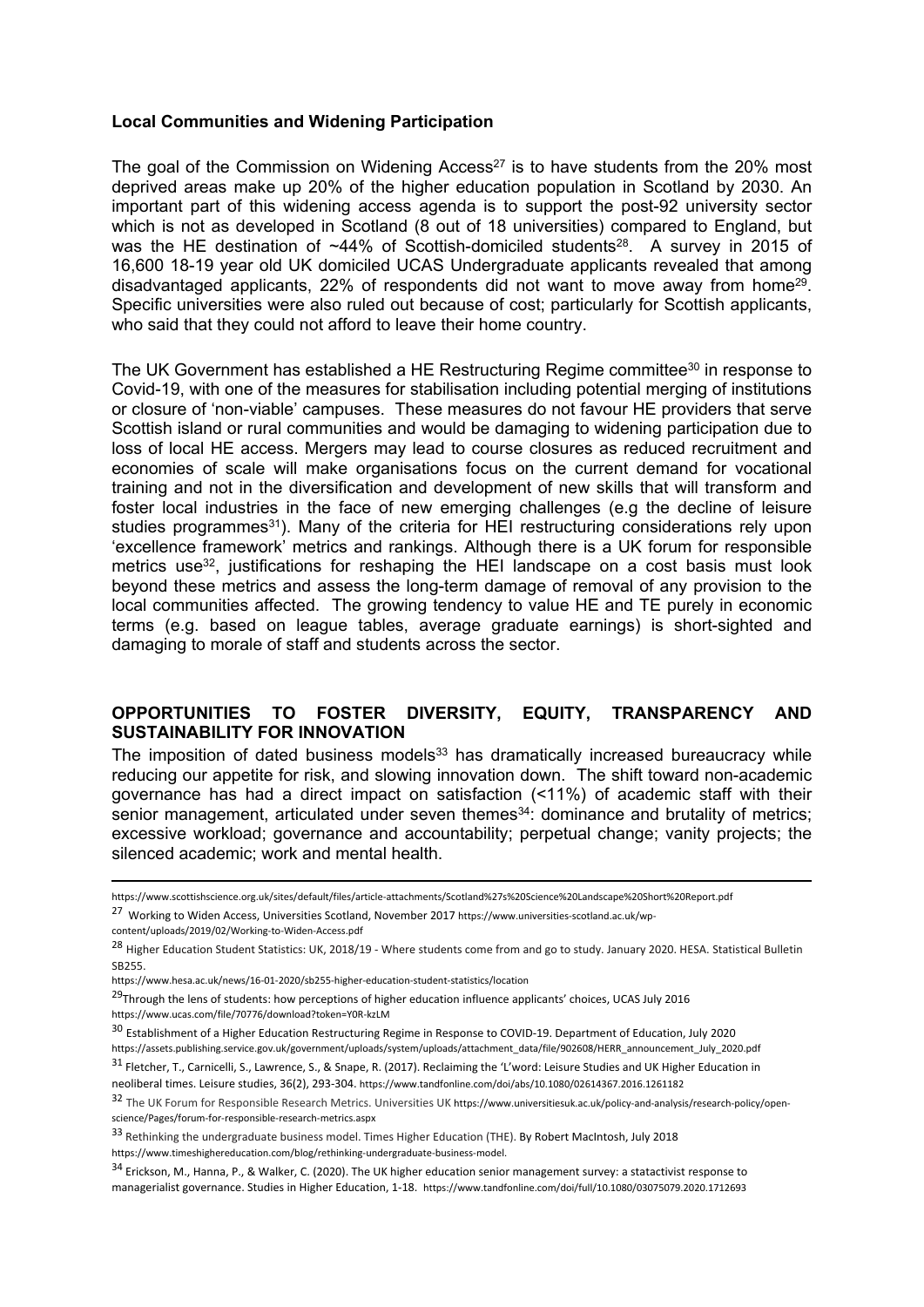With the reinvention of students as 'customers' and the courting of a wide range of international markets, staff have found themselves wrestling not only with increasingly high workloads but also with worrying erosion of their academic freedom<sup>35</sup>. This includes the impact of political and cultural beliefs on perception of university staff inside and outside of the classroom and the need to redefine academic expertise and scope of practice in line with research strategies and funders priorities. Funders' emphasis on impact agenda and institutional valuation of income detracts from the value of academic research<sup>36</sup>. Research strategies can overlook country-specific / local priorities. This calls for better, clearer integration of structures with regional, national and international priorities. Indeed Scotlandspecific priorities (e.g. ruralness and remoteness, ageing active population, skill gaps in emerging technologies) are poorly catered for in UK-wide strategies.

Financial competition between institutions may drive positive change, but it also encourages institutional protectionism and can limit resource and expertise-sharing: the very things that progress learning and collaboration. Collaboration brings the opportunity to redefine success and the over-use of metrics that contribute to poor early career researcher job security, and the spiraling workloads of mid-career and senior academics. The first opportunity is to develop policies and funding opportunities to transition from competition to collaboration, establishing new rules for work at the interfaces between fields, practices, and businesses. The Grand Challenge approach adopted by the government<sup>37</sup>, as well as the Young Academy of Scotland<sup>38</sup>, can drive interdisciplinarity and relate research to broader social agendas. Building on Scotland's strengths and opportunities, the Muscatelli Report 39 sets key recommendations: for the innovation agenda to become a national mission delivered collaboratively by universities, industry, government and organisations, focusing on increased agency by all stakeholders, following principles of transparency and clarity.

### **Funding allocation**

The value for money provided by Scottish research is high<sup>40</sup>: with 10% of the UK researcher population producing 12% of the UK research outputs in 2015. The high productivity of Scottish research is demonstrated with an average of 8.54 publication per £million expenditure (compared to 4.81 for England in 2016), with average citation per researcher ~63% greater than the UK average - highlighting the scope for further investment in the region, especially in the context of increasing global competition in research.

Support for business-led innovation remains low<sup>41</sup>, with only  $\sim$ 4% of the total Innovate UK budget allocated to Scotland in 2017-18, and the funding per business claiming R&D tax credit approximating 80% of the UK average. Regional Gross Expenditure on R&D (GERD) and Business Enterprise R&D (BERD) are highest in London, the South East and East of England (combined 52% versus Scotland 7% for GERD, and 53% versus Scotland 5% for BERD). R&D density in London and the South East explains this skew in distribution, and also highlights the

<sup>35</sup> Academic freedom in the UK; Protecting viewpoint diversity. Policy Exchange 2020 https://policyexchange.org.uk/wpcontent/uploads/Academic-freedom-in-the-UK.pdf

 $36$ Grove, Lynda (2017) The effects of funding policies on academic research. Doctoral thesis, University College London. http://eprints.lse.ac.uk/88207/1/Grove\_Thesis\_2017.pdf

<sup>&</sup>lt;sup>37</sup> Policy paper The Grand Challenges; Department for Business, Energy and Industrial Strategy, Updated 13 September 2019 https://www.gov.uk/government/publications/industrial-strategy-the-grand-challenges/industrial-strategy-the-grand-challenges

<sup>38</sup> https://www.youngacademyofscotland.org.uk/our-work/grand-challenges/

<sup>39</sup> THE MUSCATELLI REPORT; Driving Innovation in Scotland – A National Mission, Muscatelli A. November 2019 https://www.gla.ac.uk/media/Media\_700300\_smxx.pdf

<sup>40</sup> Scottish Science Advisory Council, A Metrics-Based Assessment of Scotland's Science Landscape 2007-2016 https://www.scottishscience.org.uk/sites/default/files/article-attachments/Scotland%27s%20Science%20Landscape%20Short%20Report.pdf

<sup>41</sup> Regional distribution of funding for research and business. UKRI

https://www.ukri.org/funding/funding-data/regional-distribution-of-funding-for-research-and-business/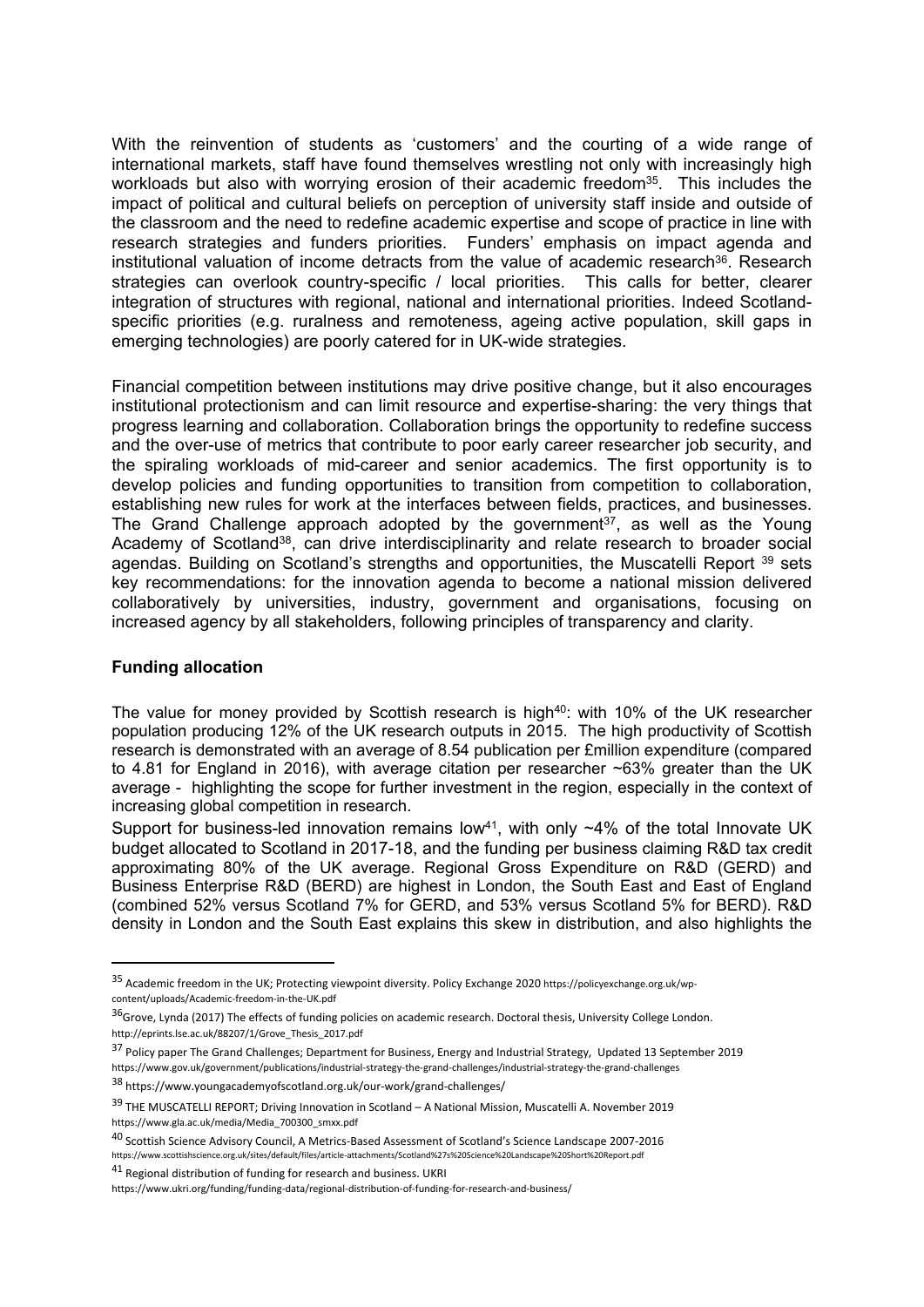lack of investment in larger, underserved areas. Scotland emerges as an area which has not received the support it deserves, with historically poor success in Industrial Strategy Challenge Funds. This highlights a need to develop the Scottish expertise to secure funds which are essential to drive local innovation, competitiveness, and attract skills to the area. Increasing regional BERD capacity to work in collaboration with HE R&D is essential to ensure that the university sector in Scotland contributes to innovation, responds to industry needs and leads teaching innovation to develop the skills required regionally, nationally and internationally.

The UK research funding model relies on time and intellectual investments, which is at odds with increasing workloads and time scarcity experienced across the HE sector. Research funding allocated by UKRI also appears biased by gender, ethnicity and age<sup>42</sup>; funding success rates are systematically lower for women; in engineering and physical sciences, the gap deepens as grants get larger, with the difference in success rates even greater (over 10%) between white and black and other minority ethnic groups investigators<sup>43</sup>. This is a particular threat for Scottish Universities, when funding diversity and inclusivity is essential to foster innovation, growth and sustainability and attract and retain a diverse talent base.

The current funding model is unlikely to provide actual value for money: every fundable idea that goes unfunded is a missed opportunity in a finite funding landscape. Whether the system is set to enable the fair, unbiased assessment of genuine (collaborative) innovation responding to regional or inter-disciplinary drivers is also unclear.

Processes in place that still enable biased, unbalanced or over-conservative allocation of funds need to be revised. An opportunity to react and pivot, adopting measures that will leverage the innovative potential of all researchers is needed. A fairer distribution of research funds calls for new allocation methods focusing on (modified) lotteries for projects identified as fundable, ending the concept of non-resubmission of fundable non-funded bids, and paying attention to the equitable spread of funds between researchers and units.

Egalitarian share of research funds has been shown to be feasible<sup>44</sup> while eliminating the *Matthew effect* at play (allocation of majority of funds to a known, already-funded minority). The approach, implemented by the Health Research Council of New Zealand (HRC) in their Explorer Grant fund, relies on randomised funding allocation, to address the challenge of high-quality, high-risk research that would often go unfunded due to budgetary constraints and conservativeness of the allocation panels. A fair and transparent solution to distribute funding between equally qualified applicants, the HRC modified lottery system gained approval of researchers (63% of interviewed researchers for Explorer Grants)<sup>45</sup>.

# **REFRAMING POLICIES: REIMAGINING THE UNIVERSITY AND HOW IT IS PORTRAYED**

Universities should be seen as a vector for public good, reducing social inequalities and fostering responsible debate, dissemination of experience and expertise, and innovation. However, education has become an instrument for economic progress moving away from its original role to provide context for human development. This narrow re-imagining of the social value of HE both stems from and contributes to another major challenge: the growing disconnect between HE, research and society. As a result, education, as a commodity,

https://researchintegrityjournal.biomedcentral.com/articles/10.1186/s41073-019-0089-z

<sup>42</sup> Diversity results for UKRI funding data 2014-15 to 2018-19, UK Research and Innovation, 2020 https://www.ukri.org/files/about/ukridiversity-report/

<sup>43</sup> Understanding our portfolio - A gender perspective. Engineering and Physical Science Research Council, 2020.

https://epsrc.ukri.org/files/aboutus/epsrcunderstandingourportfolio-agenderperspectivereport/

<sup>&</sup>lt;sup>44</sup> Vaesen, K., & Katzav, J. (2017). How much would each researcher receive if competitive government research funding were distributed equally among researchers?. PLoS One, 12(9), e0183967. https://doi.org/10.1371/journal.pone.0183967

<sup>&</sup>lt;sup>45</sup> Liu, M., Choy, V., Clarke, P., Barnett, A., Blakely, T., & Pomeroy, L. (2020). The acceptability of using a lottery to allocate research funding: a survey of applicants. Research integrity and peer review, 5(1), 3.